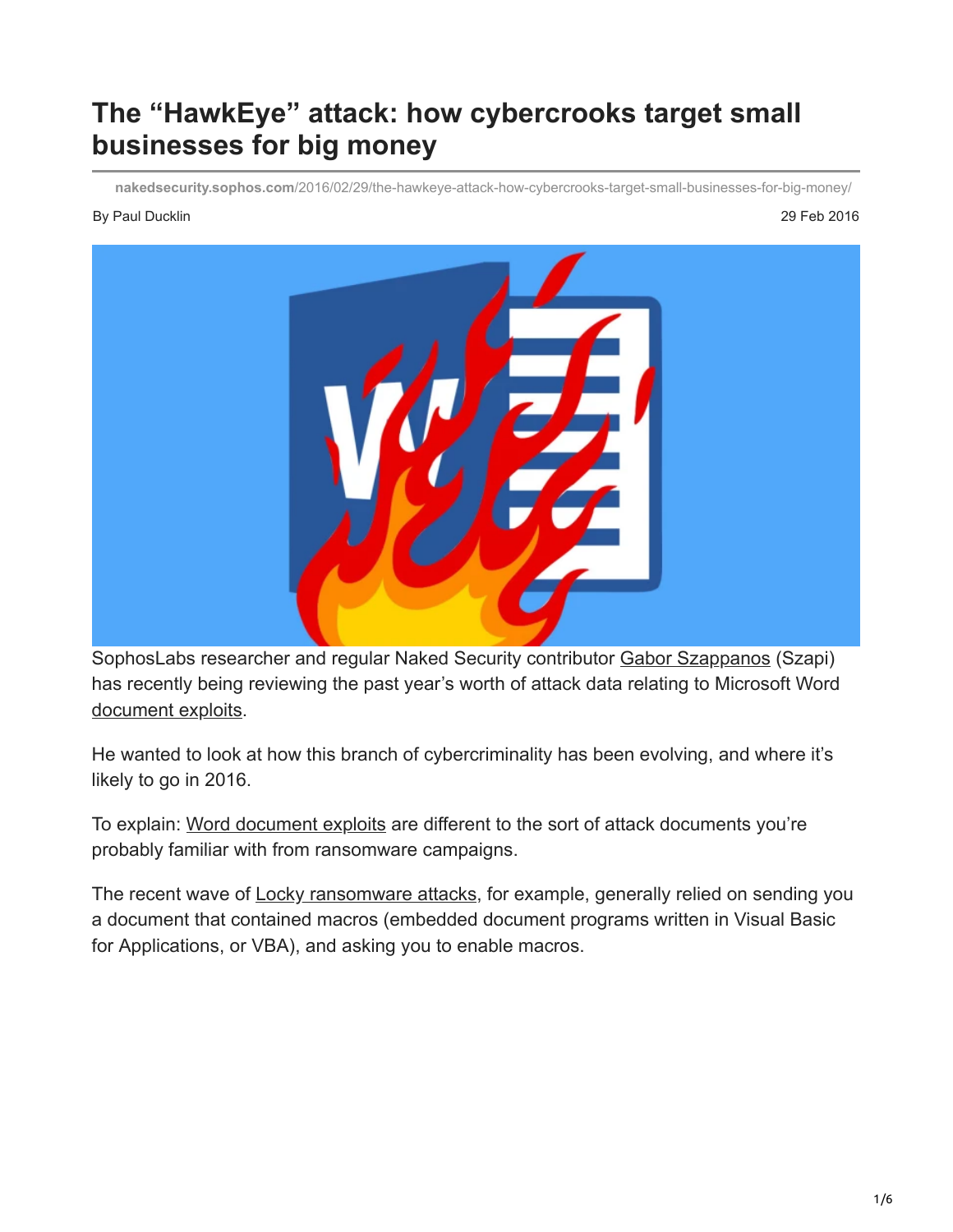

That's a dangerous thing to do, which it why we advise you, "Never do it!", but if you fall for it, you have effectively authorised malware to run, even if you are fully patched.

Word document exploits, on the other hand, generally rely on you being unpatched, but once you've [opened a booby-trapped document,](https://blogs.sophos.com/2015/09/02/microsoft-word-intruder-revealed-new-sophoslabs-research-goes-inside-a-malware-creation-kit/) it's already too late.

And, let's face it, just opening a document isn't supposed to be dangerous, so you can understand why people take the chance.

The danger comes from missing patches that allow crooks to create cunningly-malformed files that crash your Word application and leave them in temporary programmatic control of your computer.

The booby-trapped document then takes advantage of this temporary control to download and install an item of malware chosen by the crooks.

#### **Flying under the radar**

If you are trying to infect as many people as possible to make \$200 off each of them as soon and as visibly as you can, you don't have to behave with any subtlety once you're in.

Indeed, ransomware deliberately [draws attention to itself](https://nakedsecurity.sophos.com/2016/02/17/locky-ransomware-what-you-need-to-know/) once it's activated, by way of encouraging you to pay up.

But if your goal is to tread more softly  $-$  to "fly under the radar," as it were  $-$  in the hope of infecting just a handful of people from whom you then patiently attempt to steal \$200,000 or more at a time, a less in-your-face approach works better.

In other words, you don't draw attention to yourself or to the malware you've implanted at all.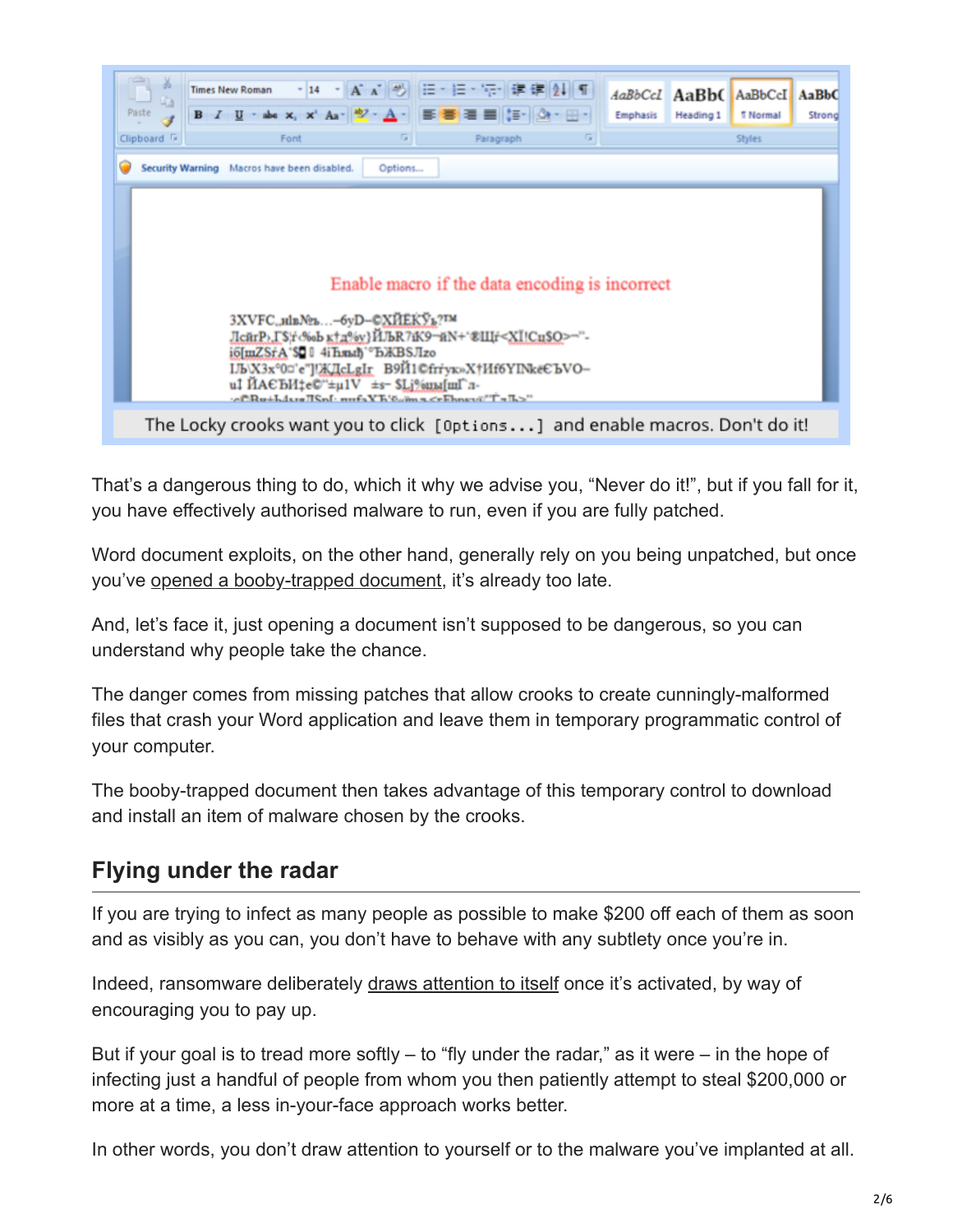### **The Hawkeye attack**

One attack that Szapi thought made for educational reading is known as *Hawkeye*.

Even if you've heard of it before, it's still worth reminding yourself how the scam works, which is something like this:

- **Buy booby-trapped documents that use the Microsoft Word Intruder (MWI) exploit tool.** If opened on an unpatched version of Windows, these documents automatically install chosen malware on the victim's computer, with no user clicks required.
- **Buy a commercially-available keylogger and configure the booby-trapped files to download and install it.** (This case used the now-defunct Hawkeye keylogger.)

|                      | <b>HawkEye Keylogger</b>               |                       |                         |  |  |
|----------------------|----------------------------------------|-----------------------|-------------------------|--|--|
|                      | Options #1                             | Options #2            | <b>Recoveries</b>       |  |  |
|                      | $\sqrt{\phantom{a}}$ Enable Recoveries |                       |                         |  |  |
|                      | Mozilla Finox                          | PalTalk               | CommanderFTP            |  |  |
| License Info         | Internet Explorer                      | <b>SmartFTP</b>       | RuneScape PINS          |  |  |
|                      | Opera                                  | <b>DynDNS</b>         | <b>EpicBot Recovery</b> |  |  |
| <b>Log Delivery</b>  | Google Chrome                          | <b>IMVU</b>           | <b>RSBot Recovery</b>   |  |  |
|                      | Safari                                 | No-IP DUC             | RareBot Recovery        |  |  |
| Settings             | <b>GMail</b>                           | <b>AIM</b>            | Safari                  |  |  |
|                      | Facebook                               | Trillian              | Windows Keys            |  |  |
| <b>Tools</b>         | <b>Outlook</b>                         | PidGin                | Microsoft Keys          |  |  |
|                      | Yahoo!                                 | FileZilla             | 200+ Game Keys          |  |  |
| Compile              | <b>MSN Live</b>                        | CoreFTP               | <b>Thunderbird</b>      |  |  |
|                      | POP3 Clients                           | System Info           | <b>MineCraft</b>        |  |  |
|                      | <b>IMAP Clients</b>                    | <b>IDM</b>            | Netscape (6x-7x)        |  |  |
|                      | <b>HTTP Clients</b>                    | JDownloader Much More |                         |  |  |
|                      | <b>SMTP Clients</b>                    | IncrediMail           |                         |  |  |
|                      |                                        |                       |                         |  |  |
| Status: Status: Idle |                                        |                       |                         |  |  |

HawkEye configurator showing the range of data that the keylogger can search and steal

- **Pick a broad industry sector**, e.g. leather and leather products.
- **Send a small number of scam emails** (typically a few thousand in total) pretending to be quotation requests or payment information, each containing a booby-trapped MWI document.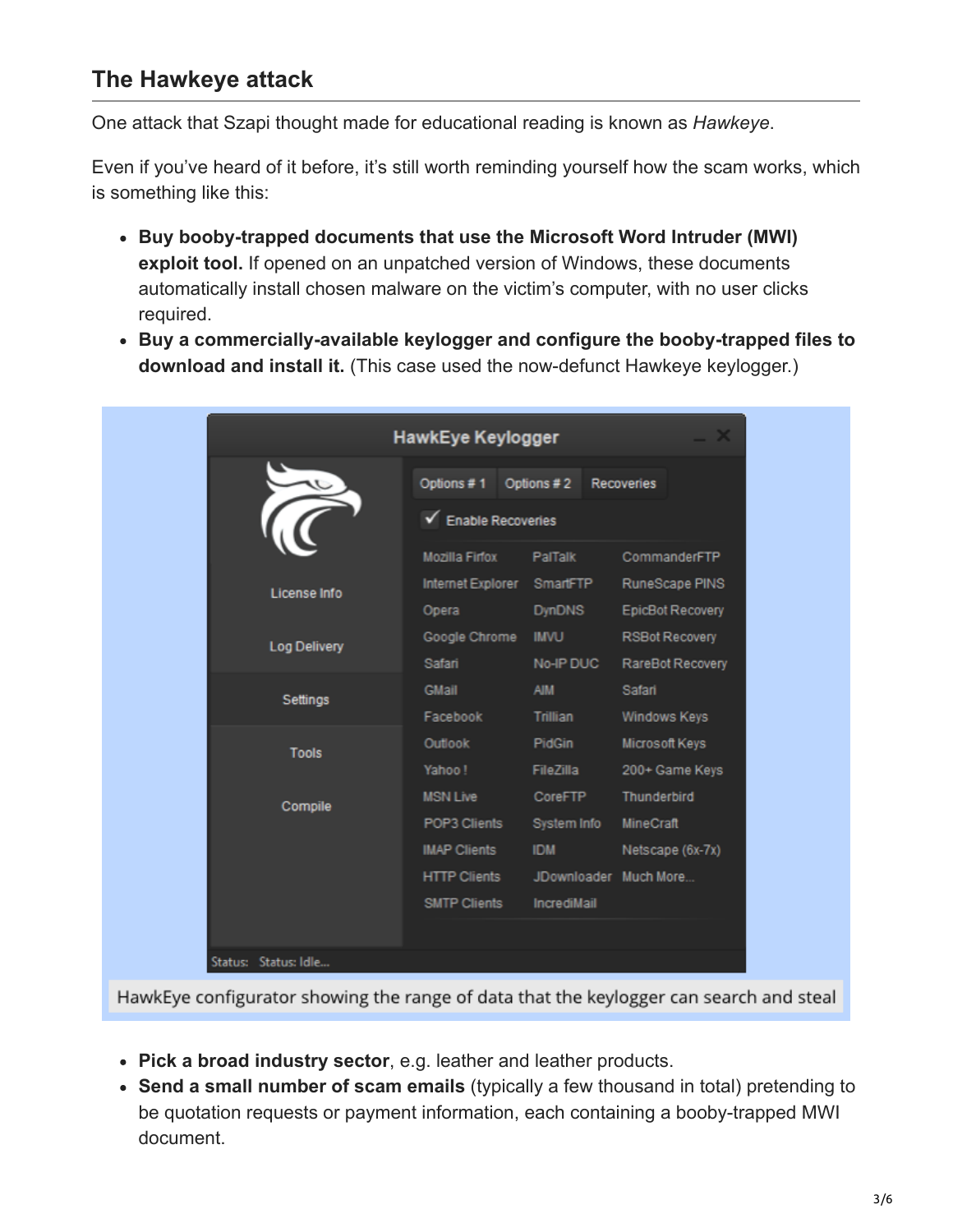| From:<br>Date:<br>To:<br>Subject:<br>Attach:                                                                                                                                                                     | Payment copy<br>Swift Copy.doc (326 KB) | From:<br>Date:<br>To:<br>Subject:<br>Attach:                                                                                                                                                                                                               | Label Sample.doc (288 KB) |  |  |  |
|------------------------------------------------------------------------------------------------------------------------------------------------------------------------------------------------------------------|-----------------------------------------|------------------------------------------------------------------------------------------------------------------------------------------------------------------------------------------------------------------------------------------------------------|---------------------------|--|--|--|
| Dear sir,<br>Please find the attached payment copy for your reference. P.<br>is sent according to the instruction on invoice received from<br>customer.<br>Kindly confirm all the banking details to be correct. |                                         | Dear Sir,<br>We have purchase request from our Vietnam customer for<br>2FCL. Please find attached via below pictures, label sample<br>and packing.<br>Please give your best possible quotes CIF Haiphong Port,<br>Vietnam. Payment terms: 100% LC at sight |                           |  |  |  |
| Sample emails from the HawkEye attack                                                                                                                                                                            |                                         |                                                                                                                                                                                                                                                            |                           |  |  |  |

- **Infect victims with the keylogger** and wait until they type in their email passwords.
- **Use the stolen email passwords to watch their inboxes**, until you see that a
- customer has been invoiced and is about to pay.



Example text log uploaded by HawkEye during operation

- **Email the customer from the hijacked account**, instructing the customer to use a new account number for future payments.
- **Take the money yourself** and quickly move it where it can't easily be found or recovered.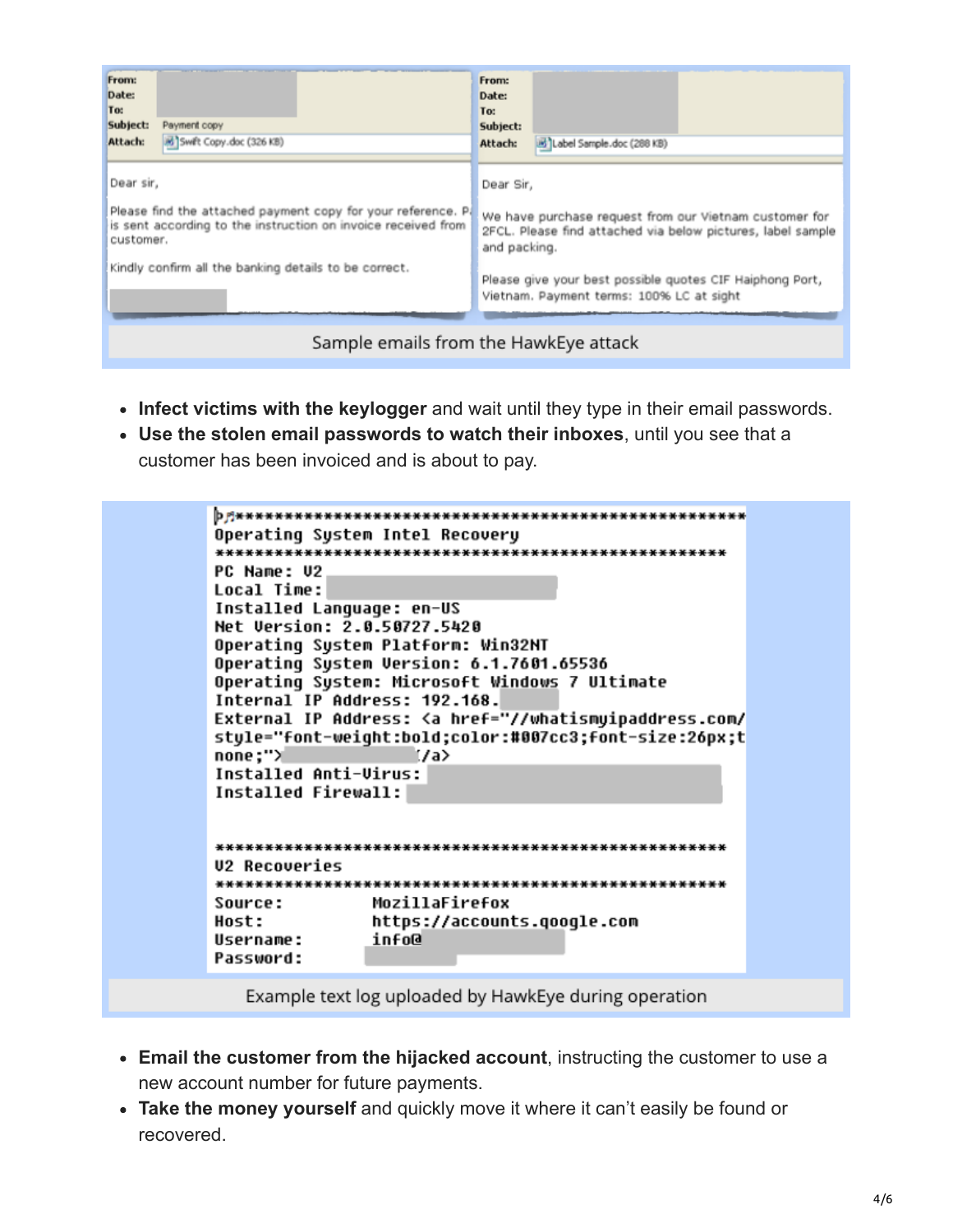Unlike ransomware campaigns where the crooks aim to make millions of dollars out of hundreds of thousands of victims, \$100-\$400 at a time, this sort of attack works as a sort of reversed pyramid, where very low attack volumes are needed at each level of the pyramid.

As Szapi describes:

In the first campaign, the crooks sent out about five waves of spam with the malicious Word document. Each wave had about 500 targets. The infection statistics show that as a result of this spam they ended up with 80-150 infected computers.

From these infected victims, the crooks went on to identify at least six victims whom they followed up with payment hijacking messages. They chose cutomers with highvalue unpaid invoices, ranging from \$200,000 to \$900,000.

We don't know the success rate of the attempted payment hijacks. But even if only one hijack succeeded (a reasonable assumption because they continued in this vein with eight campaigns over several months), that's a huge return.



Worst of all, this is effectively a high-tech crime available to low-tech criminals.

They bought in the necessary booby-trapped documents; bought in the keylogger; paid someone to send very small quantities of spam; and then they settled down to carry out oldfashioned, targeted deception and fraud.

Just one or two criminals, working unaided, and with enough patience to go after a small number of high-value victims, could easily operate a scam of this sort.